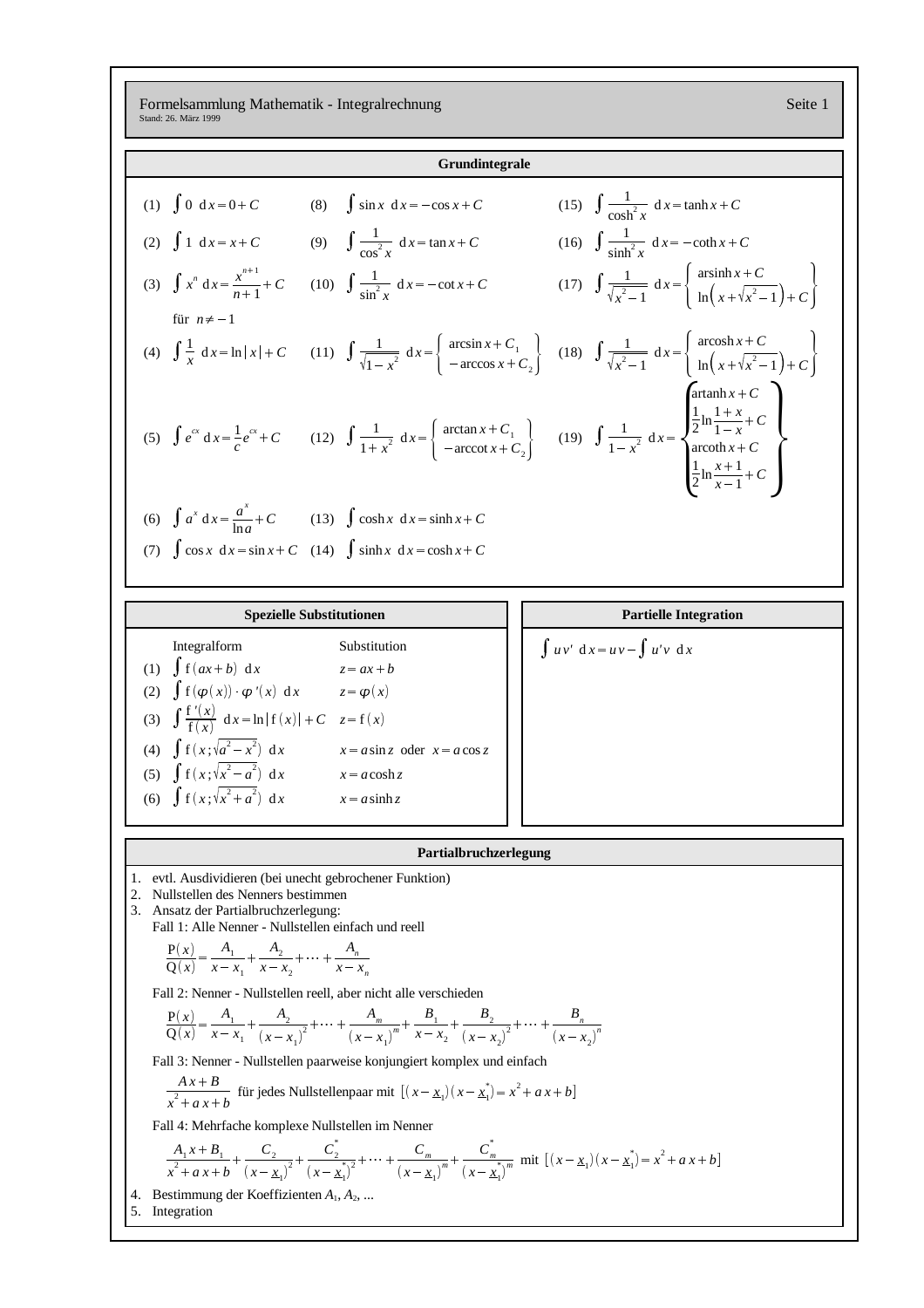Formelsammlung Mathematik - Integralrechnung Seite 2

## **Substitution für bestimmte Integrale**  $\int R(e^x) dx; z = e^x$  $\int$  R(sin *x*, cos *x*, tan *x*, cot *x*) d *x*;  $z = \tan \frac{x}{2}$ ; d *x*  $\frac{x}{2}$ ; dx =  $\frac{2}{1+z^2}$  dz  $\frac{2}{1+z^2}$  dz;  $\sin x = \frac{2z}{z^2+1}$ ; co  $\frac{2z}{z^2+1}$ ; cos  $x = \frac{1-z^2}{1+z^2}$ ; tan x =  $\frac{1-z^2}{1+z^2}$ ; tan  $x = \frac{2z}{1-z^2}$ ; co  $\frac{2z}{1-z^2}$ ; cot  $x = \frac{1-z^2}{2z}$ *2z*  $\int R(\sin^2 x, \cos^2 x) dx$ ;  $z = \tan x$ ;  $dx = \frac{1}{\cos^2 x} dx$  $\frac{1}{1+z^2}$  dz;  $\sin x = \frac{z}{\sqrt{1+z^2}}$ ;  $\cos x = \frac{1}{\sqrt{1+z^2}}$ ;  $\tan x = z$ ;  $\cot x = \frac{1}{2}$ 2 **Einige besondere Integrale** (1)  $\int \sin^n cx \, dx = -\frac{\sin^{n-1} cx \cos cx}{\sin^{n-1} cx}$ *cn*  $n^{J}$  $n-1$   $\int$   $\ldots$   $n-2$  $\int \sin^{n-2} c x \, dx$ (2)  $\int \cos^n cx \, dx = \frac{\cos^{n-1} cx \, \sin cx}{\cos^{n-1} cx}$  $cn \t n \t J$  $n-1$   $\int_{0}^{1}$   $\int_{0}^{1}$   $\int_{0}^{1}$  $\frac{-1}{n}$  $\int$   $\cos^{n-2} c x \, dx$ (3)  $\int \tan^n cx \, dx = \frac{\tan^{n-1} cx}{c(n-1)} - \int \tan^{n-2} cx \, dx$ (4)  $\int \cot^n cx \, dx = -\frac{\cot^{n-1} cx}{c(n-1)} - \int \cot^{n-2} cx \, dx$ (5)  $\int \frac{1}{\sin cx} dx = \frac{1}{c} \ln \tan \left( \tan \frac{1}{x} \right)$  $\frac{1}{c}$ ln  $\tan \frac{cx}{2}$ (6)  $\int \frac{1}{\cos cx} dx = \frac{1}{c} \ln \tan \theta$  $\frac{1}{c}$ ln  $\left[\tan\left(\frac{cx}{2} + \frac{\pi}{4}\right)\right]$ (7)  $\int \frac{1}{1-n}$  $\int \frac{1}{\sin^n cx} dx = -\frac{\cos cx}{c(n-1) \sin x}$  $c(n-1) \sin^{n-1} c x \quad n-1^{\mathsf{J}} \sin^n$  $n-2$   $\uparrow$  1  $n-1$ <sup>*J*</sup>  $\sin^{n-2}$ 1  $\int \frac{1}{\sin^{n-2}cx} dx$ ; für  $n > 1$ (8)  $\int \frac{1}{n}$  $\int \frac{1}{\cos^n cx} dx = \frac{\sin cx}{c(n-1) \cos^{n-1} x}$  $c(n-1) \cos^{n-1} c x \quad n-1^{\mathbf{J}} \cos^{n}$  $n-2$   $\uparrow$  1  $n-1$ <sup>J</sup>  $\cos^{n-2}$ 1  $\int \frac{1}{\cos^{n-2}cx} dx$ ; für *n* > 1 (9)  $\int \sinh^n cx \, dx = \frac{\sinh^{n-1} cx \, \cosh cx}{\ln x}$ *cn*  $n^{J}$ <sup>511</sup>  $n-1$   $\int$   $\ldots$   $n-1$  $\frac{n-1}{n}$  $\int \sinh^{n-2} c x \, dx$ ; für *n* > 0 (10)  $\int \sinh^n cx \, dx = \frac{\sinh^{n+1} cx \, \cosh cx}{(n+1)}$  $c(n+1)$   $n+1$ <sup>*J*</sup> sm.  $\frac{n+2}{n+1}$  sinh<sup>n+1</sup>  $\int \frac{n+2}{n+1} \int \sinh^{n+2} c x \, dx$ ; für  $n < 0$ ;  $n \neq -1$ (11)  $\int \cosh^n cx \, dx = \frac{\cosh^{n-1} cx \sinh cx}{\cosh^{n-1} cx}$  $cn \t n \t J$  $n-1$   $\int_{1}^{1}$  $\frac{n-1}{n}$  $\int \cosh^{n-2} c x \, dx$ ; für  $n > 0$  $(12)$   $\int \cosh^n cx \, dx = -\frac{\cosh^{n+1} cx \sinh cx}{(n+1)}$  $c(n+1)$   $n+1$ <sup> $j$  co.</sup>  $n+2$   $\int_{1}^{n+1}$  $\frac{n+2}{n+1} \int \cosh^{n+2} c x \, dx$ ; für  $n < 0$ ;  $n \neq -1$ (13)  $\int \tanh^n cx \, dx = -\frac{\tanh^{n-1} cx}{c(n-1)} + \int \tanh^{n-2} cx \, dx$ ; für  $n \neq 1$ (14)  $\int \coth^n cx \, dx = -\frac{\coth^{n-1} cx}{c(n-1)} + \int \coth^{n-2} cx \, dx$ ; für  $n \neq 1$ (15)  $\int \frac{1}{\sinh cx} dx = \frac{1}{c} \ln \left| \tanh \left( \frac{1}{\sinh \left( \frac{1}{c} \right)} \right) \right|$  $\frac{1}{c}$ ln  $\tanh \frac{cx}{2}$ (16)  $\int \frac{1}{\cosh cx} dx = \frac{2}{c} \arctan e^{cx}$  $\frac{2}{c}$  arctan *e*<sup>*cx*</sup>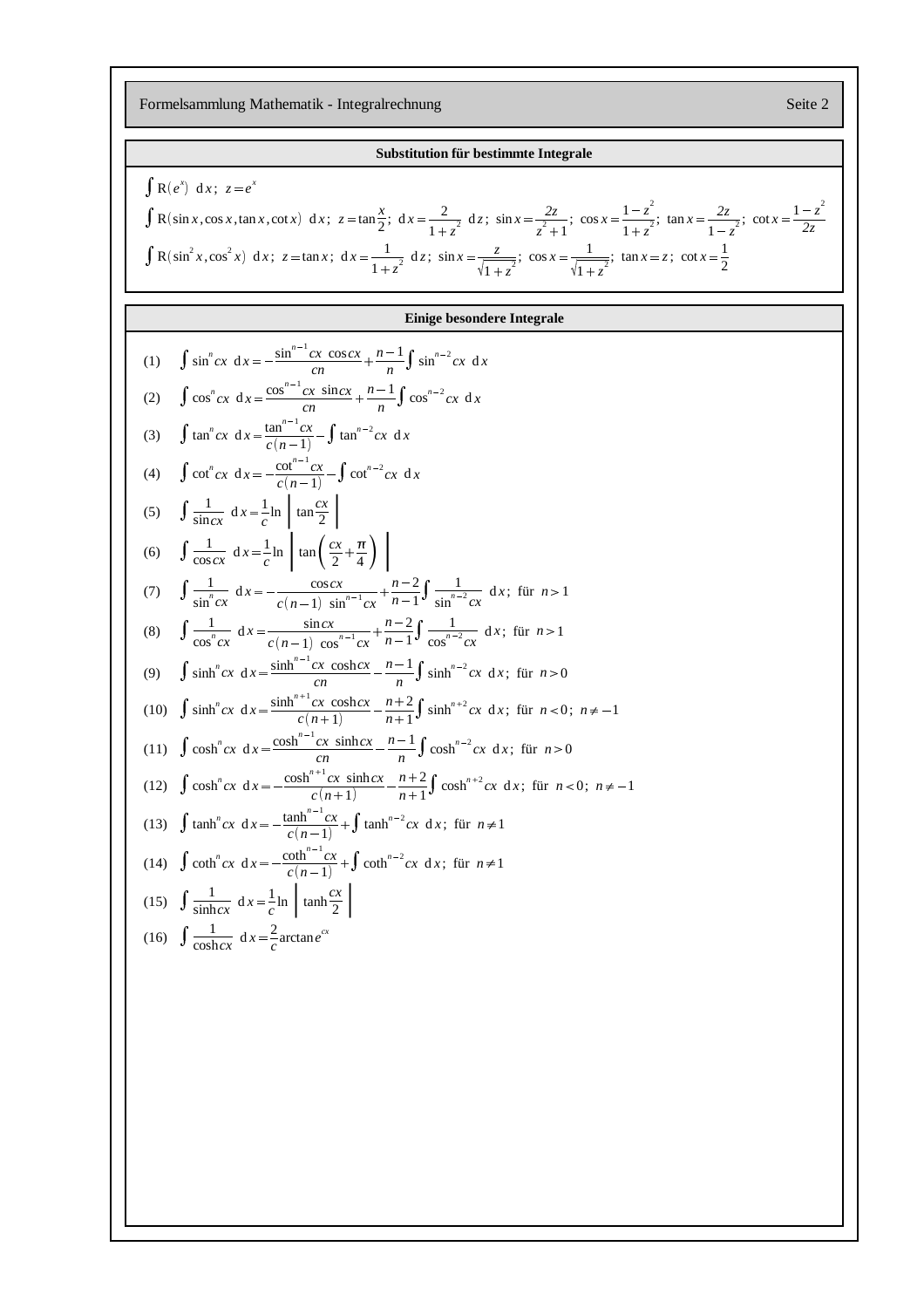Formelsammlung Mathematik - Integralrechnung Seite 3 Stand: 26. März 1999

|                 |                                                                                                | Winkelfunktionen                                   |                                                |                                                    |
|-----------------|------------------------------------------------------------------------------------------------|----------------------------------------------------|------------------------------------------------|----------------------------------------------------|
|                 | $\sin$                                                                                         | $\cos$                                             | <u>tan</u>                                     | cot                                                |
| $\sin x =$      |                                                                                                | $\sqrt{1-\cos^2 x}$                                | $\frac{\tan x}{\sqrt{1 + \tan^2 x}}$           | $\frac{1}{\sqrt{1+\cot^2 x}}$                      |
| $\cos x =$      | $\sqrt{1-\sin^2 x}$                                                                            |                                                    | $\frac{1}{\sqrt{1 + \tan^2 x}}$                | $\frac{\cot x}{\sqrt{1+\cot^2 x}}$                 |
| $\tan x =$      | $\frac{\sin x}{\sqrt{1-\sin^2 x}}$                                                             | $\sqrt{1-\cos^2 x}$<br>$\cos x$                    |                                                | $\frac{1}{\cot x}$                                 |
| $\cot x =$      | $\frac{\sqrt{1-\sin^2 x}}{\sin x}$                                                             | $\frac{\cos x}{\sqrt{1-\cos^2 x}}$                 | $rac{1}{\tan x}$                               |                                                    |
| Arcusfunktionen |                                                                                                |                                                    |                                                |                                                    |
| $\arcsin x =$   | arcsin                                                                                         | arccos<br>$\frac{\pi}{2}$ – arccos x               | arctan<br>$\arctan \frac{x}{\sqrt{1-x^2}}$     | arccot                                             |
| $\arccos x =$   | $\frac{\pi}{2}$ – arcsin x                                                                     |                                                    |                                                | $\operatorname{arccot} \frac{x}{\sqrt{1-x^2}}$     |
| $arctan x =$    | $\arcsin \frac{x}{\sqrt{1+x^2}}$                                                               |                                                    |                                                | $\frac{\pi}{2}$ – arccot x                         |
| $arccot x =$    |                                                                                                | $\arccos \frac{x}{\sqrt{1+x^2}}$                   | $\frac{\pi}{2}$ – arctan x                     |                                                    |
|                 |                                                                                                | Hyperbelfunktionen                                 |                                                |                                                    |
|                 | sinh                                                                                           | $\cosh$                                            | <u>tanh</u>                                    | <u>coth</u>                                        |
| $\sinh x =$     |                                                                                                |                                                    |                                                |                                                    |
|                 |                                                                                                | $\sqrt{\cosh^2 x - 1}$                             | $\frac{\tanh x}{\sqrt{1-\tanh^2 x}}$           | $\frac{1}{\sqrt{\coth^2 x - 1}}$                   |
| $\cosh x =$     | $\sqrt{\sinh^2 x + 1}$                                                                         |                                                    | $\frac{1}{\sqrt{1-\tanh^2 x}}$                 | $\frac{ \coth x }{\sqrt{\coth^2 x - 1}}$           |
| $\tanh x =$     | $\sinh x$<br>$\sqrt{\sinh^2 x + 1}$                                                            | $\sqrt{\cosh^2 x - 1}$<br>$\cosh x$                |                                                | -1<br>$\coth x$                                    |
| $\coth x =$     | $\sqrt{\sinh^2 x + 1}$<br>$\sinh x$                                                            | $\frac{\cosh x}{\sqrt{\cosh^2 x - 1}}$             | $rac{1}{\tanh x}$                              |                                                    |
|                 |                                                                                                | <b>Areafunktionen</b>                              |                                                |                                                    |
|                 | arsinh                                                                                         | arcosh                                             | <u>artanh</u>                                  | <u>arcoth</u>                                      |
| $arsinh x =$    |                                                                                                | $\pm \operatorname{arcosh}\sqrt{x^2+1}$            | $\operatorname{artanh} \frac{x}{\sqrt{x^2+1}}$ | $\operatorname{arcoth} \frac{\sqrt{x^2+1}}{x}$     |
| $arcosh x =$    | $\pm \operatorname{arsinh}\sqrt{x^2-1}$                                                        |                                                    | $\pm$ artanh $\frac{\sqrt{x^2-1}}{x}$          | $\pm \operatorname{arcoth} \frac{x}{\sqrt{x^2-1}}$ |
| $artanh x =$    | $\operatorname{arsinh}\frac{x}{\sqrt{1-x^2}}$<br>$\operatorname{arsinh}\frac{1}{\sqrt{x^2-1}}$ | $\pm \operatorname{arcosh} \frac{1}{\sqrt{1-x^2}}$ |                                                | $\operatorname{arcoth} \frac{1}{x}$                |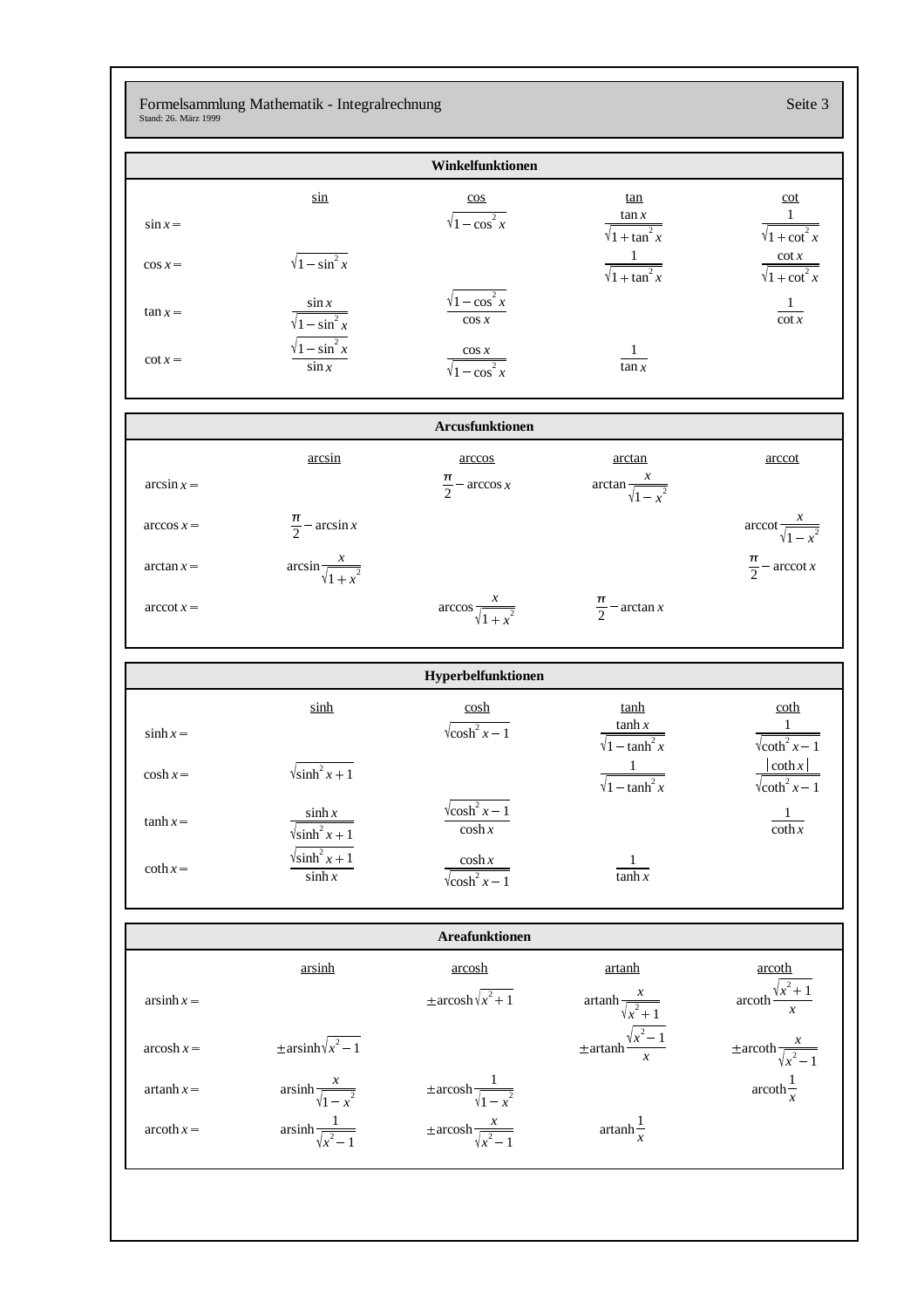Formelsammlung Mathematik - Integralrechnung Seite 4

| <b>Reihen</b>                                                                                                                                                                                                 |                                                                                                                                                   |  |  |  |  |
|---------------------------------------------------------------------------------------------------------------------------------------------------------------------------------------------------------------|---------------------------------------------------------------------------------------------------------------------------------------------------|--|--|--|--|
| Integralkriterium von C'auchy                                                                                                                                                                                 | Fourier - Integral                                                                                                                                |  |  |  |  |
| $\sum_{n} a_n$ ; $a_n > 0$                                                                                                                                                                                    | $a_{(z)} = \frac{2}{T} \int_{0}^{\infty} F(t) \cos(zt) dt$ ; $z \in \mathbb{R}$                                                                   |  |  |  |  |
| 1. $a_1 \ge a_2 \ge a_3 \ge \dots$ monoton fallende Glieder                                                                                                                                                   |                                                                                                                                                   |  |  |  |  |
| 2. $a_n = f(n)$                                                                                                                                                                                               | $b_{(z)} = \frac{2}{T} \int F(t) \sin(zt) dt$ ; $z \in \mathbb{R}$                                                                                |  |  |  |  |
| $\int_{1}^{\infty} f(x) dx = \begin{cases} A & \sum_{n=1}^{\infty} a_n \text{ ist konvergent} \\ \infty & \sum_{n=1}^{\infty} a_n \text{ ist divergent} \end{cases}$                                          | $A(z) = \sqrt{a^2(z) + b^2(z)}$ ; $\tan \varphi = \frac{a_{(z)}}{b_{(z)}}$<br>$F(t) = \int_{a}^{\infty} (a_{(z)} \cos(zt) + b_{(z)} \sin(zt)) dz$ |  |  |  |  |
| Fourier<br>Koeffizienten bei gerader Funktion $f(x)=f(-x)$<br>ungerader Funktion $f(x) = -f(-x)$                                                                                                              | $F(t) = \int_{0}^{t} A(z) \sin(zt + \varphi(z)) dz$                                                                                               |  |  |  |  |
|                                                                                                                                                                                                               |                                                                                                                                                   |  |  |  |  |
| Restglied nach Lagrange<br>$R_{n+1} \leq \left  \frac{(x-x_0)^{n+1}}{(n+1)!} \right  f^{(n+1)}(x_0 + v(x-x_0)) \right $ ; $\Delta x = x - x_0$ ; $0 < v < 1$ ; v so wählen, daß das Restglied mögl. groß wird |                                                                                                                                                   |  |  |  |  |
| Differientialgleichungen 1. Ordnung                                                                                                                                                                           |                                                                                                                                                   |  |  |  |  |
| <b>Trennung der Variablen</b>                                                                                                                                                                                 | Implizite Differentialgleichungen                                                                                                                 |  |  |  |  |
| $y' = f_1(x) \cdot f_2(y)$<br>Form:                                                                                                                                                                           | $f(x, y') = 0$ ; y kommt nicht explizit vor<br>1.Form:                                                                                            |  |  |  |  |
| Ansatz: $y' = \frac{dy}{dx}$ ; $\int f_1(x) dx = \int f_2(y) dy$                                                                                                                                              | Ansatz: $y' = \frac{dy}{dx} = p \rightarrow dy = p dx$                                                                                            |  |  |  |  |
| Homogene Differentialgleichungen                                                                                                                                                                              | $x = \varphi(p) \rightarrow \frac{dx}{dp} = \varphi'(p) \rightarrow dx = p \varphi'(p) dp$                                                        |  |  |  |  |
| $y' = f(\frac{y}{r})$<br>Form:                                                                                                                                                                                | $d y = p \varphi'(p) d p$                                                                                                                         |  |  |  |  |
| Substituieren mit $u = \frac{y}{x}$<br>Ansatz:                                                                                                                                                                | $y = \int p \varphi'(p) d p$<br>2. Form: $f(y, y') = 0$ ; x kommt nicht explizit vor                                                              |  |  |  |  |
| $y = u x$ ; $\frac{dy}{dx} = \frac{du}{dx}x + u$                                                                                                                                                              | Ansatz: $y' = \frac{dy}{dx} = p \rightarrow y = \psi(p) \rightarrow dy = \psi'(p) dp$                                                             |  |  |  |  |
| Exakte Differentialgleichungen<br>$y' = f(x, y) \rightarrow P(x, y)dx + Q(x, y)dy = 0$<br>Form:                                                                                                               | $dx = \frac{dy}{dp} \rightarrow x = \int \frac{\psi'(p)}{p} dp$<br>Ergebnis: Parameterdarstellung: $x(p)$ ; $y(p)$                                |  |  |  |  |
| Exakt, wenn: $P_y = Q_x$                                                                                                                                                                                      |                                                                                                                                                   |  |  |  |  |
| $\rightarrow$ F(x, y) = c = $\int$ P(x, y) dx + g(y)<br>$=\int O(x, y) dy + h(x)$                                                                                                                             | Lineare Differentialgleichungen<br>$y'+f(x)y=0$<br>Form:                                                                                          |  |  |  |  |
| $c = F_1(x) + F_2(x, y) + F_3(y)$                                                                                                                                                                             | Lösung: $y = ce^{-\int f(x) dx}$                                                                                                                  |  |  |  |  |
| Substitution                                                                                                                                                                                                  | Inhomogene Differentialgleichungen                                                                                                                |  |  |  |  |
| $y' = f(ax+b y+c)$<br>Form:                                                                                                                                                                                   | $y' + f(x) y = g(x)$<br>Form:                                                                                                                     |  |  |  |  |
| Ansatz: $u = a x + b y + c \rightarrow \frac{du}{dx} = a + b y' \rightarrow y' = \frac{(u' - a)}{b}$                                                                                                          | Ansatz: $e^{-\int f(x) dx} \Big\{ c + \int g(x) e^{\int f(x) dx} dx \Big\}$                                                                       |  |  |  |  |
| $y' = \frac{(u'-a)}{b} = u = f(a x + b y + c)$                                                                                                                                                                |                                                                                                                                                   |  |  |  |  |